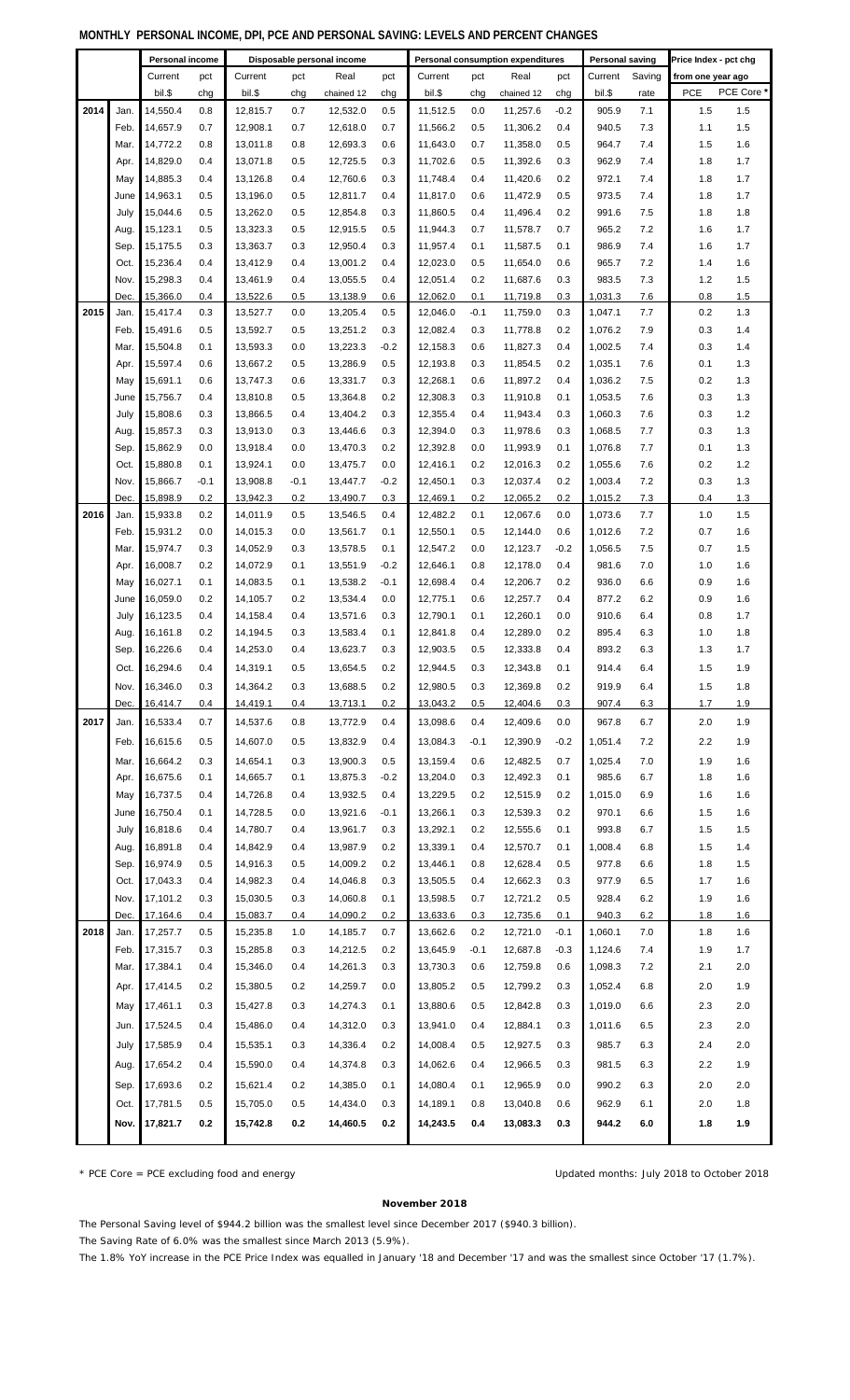## **MONTHLY PERSONAL INCOME, DPI, PCE AND PERSONAL SAVING: LEVELS AND PERCENT CHANGES**

|      |      | Personal income<br>Disposable personal income |        |                      |        | Personal consumption expenditures |         | <b>Personal saving</b> |        | Price Index - pct chg |        |         |        |                   |            |
|------|------|-----------------------------------------------|--------|----------------------|--------|-----------------------------------|---------|------------------------|--------|-----------------------|--------|---------|--------|-------------------|------------|
|      |      | Current                                       | pct    | Current              | pct    | Real                              | pct     | Current                | pct    | Real                  | pct    | Current | Saving | from one year ago |            |
|      |      | bil.\$                                        |        | bil.\$               |        |                                   |         | bil.\$                 |        |                       |        | bil.\$  |        | <b>PCE</b>        | PCE Core * |
|      |      |                                               | chg    |                      | chg    | chained 12                        | chg     |                        | chg    | chained 12            | chg    |         | rate   |                   |            |
| 2009 | Jan. | 12,085.5                                      | $-1.1$ | 10.851.7             | 0.4    | 11,646.8                          | 0.4     | 9,783.8                | 0.5    | 10,500.6              | 0.5    | 670.5   | 6.2    | 0.1               | 1.1        |
|      | Feb. | 11,963.4                                      | $-1.0$ | 10,761.6             | $-0.8$ | 11,526.6                          | $-1.0$  | 9,766.0                | $-0.2$ | 10,460.3              | $-0.4$ | 595.9   | 5.5    | 0.1               | $1.1$      |
|      | Mar. | 11,920.0                                      | $-0.4$ | 10,749.3             | $-0.1$ | 11,523.2                          | 0.0     | 9,718.5                | $-0.5$ | 10,418.2              | $-0.4$ | 629.8   | 5.9    | $-0.3$            | 1.0        |
|      | Apr. | 11,994.1                                      | 0.6    | 10,863.0             | 1.1    | 11,626.7                          | 0.9     | 9,724.8                | 0.1    | 10,408.5              | $-0.1$ | 738.0   | 6.8    | $-0.4$            | $1.2$      |
|      | May  | 12,187.1                                      | 1.6    | 11,056.3             | 1.8    | 11,819.2                          | 1.7     | 9,748.9                | 0.2    | 10,421.6              | 0.1    | 908.7   | 8.2    | $-0.7$            | $1.1$      |
|      | June | 12,068.4                                      | $-1.0$ | 10,938.1             | $-1.1$ | 11,624.0                          | $-1.7$  | 9,806.9                | 0.6    | 10,421.9              | 0.0    | 734.7   | 6.7    | $-0.8$            | $1.0\,$    |
|      | July | 12,021.2                                      | $-0.4$ | 10,888.0             | $-0.5$ | 11,570.1                          | $-0.5$  | 9,841.7                | 0.4    | 10,458.3              | 0.3    | 650.9   | 6.0    | $-1.2$            | $0.9\,$    |
|      | Aug. | 12,027.4                                      | 0.1    | 10,891.7             | 0.0    | 11,540.6                          | $-0.3$  | 9,961.0                | 1.2    | 10,554.5              | 0.9    | 533.5   | 4.9    | $-0.9$            | 0.9        |
|      | Sep. | 12,066.4                                      | 0.3    | 10,930.3             | 0.4    | 11,562.2                          | 0.2     | 9,883.4                | $-0.8$ | 10,454.8              | $-0.9$ | 645.1   | 5.9    | $-0.8$            | 1.0        |
|      | Oct. | 12,061.6                                      | 0.0    | 10,925.1             | 0.0    | 11,512.6                          | $-0.4$  | 9,931.9                | 0.5    | 10,465.9              | 0.1    | 591.4   | 5.4    | 0.2               | 1.4        |
|      | Nov. | 12,123.7                                      | 0.5    | 10,982.4             | 0.5    | 11,544.2                          | 0.3     | 9,940.5                | 0.1    | 10,449.1              | $-0.2$ | 643.4   | 5.9    | 1.6               | $1.5$      |
|      | Dec. | 12,190.6                                      | 0.6    | 11,047.3             | 0.6    | 11,607.5                          | 0.5     | 9,998.9                | 0.6    | 10,505.9              | 0.5    | 656.1   | 5.9    | 2.2               | 1.6        |
| 2010 | Jan. | 12,264.2                                      | 0.6    | 11,070.4             | 0.2    | 11,608.6                          | 0.0     | 10,001.8               | 0.0    | 10,488.1              | $-0.2$ | 674.2   | 6.1    | 2.4               | 1.7        |
|      | Feb. | 12,254.8                                      | $-0.1$ | 11,066.5             | 0.0    | 11,606.4                          | 0.0     | 10,030.6               | 0.3    | 10,519.9              | 0.3    | 641.6   | 5.8    | 2.1               | 1.7        |
|      | Mar. | 12,308.6                                      | 0.4    | 11,116.3             | 0.4    | 11,644.3                          | 0.3     | 10,089.1               | 0.6    | 10,568.3              | 0.5    | 634.2   | 5.7    | 2.3               | $1.7$      |
|      | Apr. | 12,414.3                                      | 0.9    | 11,213.5             | 0.9    | 11,741.3                          | 0.8     | 10,112.9               | 0.2    | 10,588.9              | 0.2    | 714.1   | 6.4    | 2.2               | 1.5        |
|      | May  | 12,520.9                                      | 0.9    | 11,306.0             | 0.8    | 11,835.7                          | 0.8     | 10,131.0               | 0.2    | 10,605.6              | 0.2    | 789.3   | 7.0    | 2.1               | 1.5        |
|      | June | 12,542.8                                      | 0.2    | 11,319.7             | 0.1    | 11,856.6                          | 0.2     | 10,151.4               | 0.2    | 10,632.9              | 0.3    | 780.9   | 6.9    | 1.5               | 1.4        |
|      | July | 12,590.6                                      | 0.4    | 11,348.2             | 0.3    | 11,876.2                          | 0.2     | 10,184.7               | 0.3    | 10,658.6              | 0.2    | 775.6   | 6.8    | 1.5               | 1.4        |
|      | Aug. | 12,653.7                                      | 0.5    | 11,396.3             | 0.4    | 11,910.7                          | 0.3     | 10,228.2               | 0.4    | 10,689.8              | 0.3    | 782.7   | 6.9    | 1.4               | $1.3$      |
|      | Sep. | 12,663.7                                      | 0.1    | 11,395.7             | 0.0    | 11,899.0                          | $-0.1$  | 10,249.0               | 0.2    | 10,701.6              | 0.1    | 764.3   | 6.7    | 1.3               | $1.2$      |
|      | Oct. | 12,725.5                                      | 0.5    | 11,446.1             | 0.4    | 11,916.3                          | 0.1     | 10,304.7               | 0.5    | 10,728.0              | 0.2    | 756.6   | 6.6    | 1.2               | $0.9\,$    |
|      | Nov. | 12,780.0                                      | 0.4    | 11,493.0             | 0.4    | 11,942.6                          | 0.2     | 10,354.7               | 0.5    | 10,759.8              | 0.3    | 753.5   | 6.6    | 1.2               | 0.9        |
|      | Dec. | 12,900.2                                      | 0.9    | 11,600.4             | 0.9    | 12,026.9                          | 0.7     | 10,392.1               | 0.4    | 10,774.2              | 0.1    | 823.4   | 7.1    | 1.3               | 0.9        |
| 2011 | Jan. | 13,104.4                                      | 1.6    | 11,686.4             | 0.7    | 12,076.4                          | 0.4     | 10,435.5               | 0.4    | 10,783.7              | 0.1    | 869.6   | 7.4    | 1.5               | 1.0        |
|      | Feb. | 13,176.1                                      | 0.5    | 11,749.2             | 0.5    | 12,106.2                          | 0.2     | 10,470.1               | 0.3    | 10,788.2              | 0.0    | 898.7   | 7.6    | 1.8               | 1.1        |
|      |      |                                               | 0.1    |                      | 0.1    |                                   | $-0.3$  |                        |        |                       |        | 828.7   |        | 2.1               | $1.2$      |
|      | Mar. | 13,194.2                                      |        | 11,760.7<br>11.788.3 |        | 12,069.3                          |         | 10,550.5               | 0.8    | 10,827.3              | 0.4    |         | 7.0    |                   | 1.4        |
|      | Apr. | 13,226.3                                      | 0.2    |                      | 0.2    | 12,047.0                          | $-0.2$  | 10,587.6               | 0.4    | 10,820.0              | $-0.1$ | 816.5   | 6.9    | 2.5               |            |
|      | May  | 13,255.6                                      | 0.2    | 11,812.1             | 0.2    | 12,034.6                          | $-0.1$  | 10,612.0               | 0.2    | 10,811.9              | $-0.1$ | 817.1   | 6.9    | 2.7               | 1.5        |
|      | June | 13,319.9                                      | 0.5    | 11,865.4             | 0.5    | 12,091.0                          | 0.5     | 10,636.8               | 0.2    | 10,839.0              | 0.3    | 849.3   | 7.2    | 2.8               | 1.6        |
|      | July | 13,391.0                                      | 0.5    | 11,922.0             | 0.5    | 12,126.4                          | 0.3     | 10,677.5               | 0.4    | 10,860.6              | 0.2    | 865.1   | 7.3    | 2.9               | 1.7        |
|      | Aug. | 13,409.0                                      | 0.1    | 11,937.8             | 0.1    | 12,113.1                          | $-0.1$  | 10,700.6               | 0.2    | 10,857.7              | 0.0    | 855.5   | 7.2    | 3.0               | 1.9        |
|      | Sep. | 13,406.1                                      | 0.0    | 11,933.7             | 0.0    | 12,091.2                          | $-0.2$  | 10,738.1               | 0.4    | 10,879.8              | 0.2    | 809.4   | 6.8    | 3.1               | 1.9        |
|      | Oct. | 13,423.3                                      | 0.1    | 11,955.8             | 0.2    | 12,112.8                          | 0.2     | 10,753.1               | 0.1    | 10,894.4              | 0.1    | 814.8   | 6.8    | 2.8               | 1.8        |
|      | Nov. | 13,442.9                                      | 0.1    | 11,978.1             | 0.2    | 12,110.5                          | $0.0\,$ | 10,759.5               | 0.1    | 10,878.4              | $-0.1$ | 832.9   | 7.0    | 2.8               | 1.9        |
|      | Dec. | 13,572.4                                      | 1.0    | 12,093.6             | 1.0    | 12,220.2                          | 0.9     | 10,772.2               | 0.1    | 10,884.9              | 0.1    | 940.5   | $7.8$  | 2.6               | 2.1        |
| 2012 | Jan. | 13,682.5                                      | 0.8    | 12,227.0             | 1.1    | 12,311.0                          | 0.7     | 10,862.1               | 0.8    | 10,936.7              | 0.5    | 983.7   | 8.0    | 2.6               | 2.1        |
|      | Feb. | 13,799.6                                      | 0.9    | 12,330.3             | 0.8    | 12,385.4                          | 0.6     | 10,953.5               | 0.8    | 11,002.4              | 0.6    | 991.5   | 8.0    | 2.6               | 2.1        |
|      | Mar. | 13,874.9                                      | 0.5    | 12,396.4             | 0.5    | 12,429.3                          | 0.4     | 10,951.8               | 0.0    | 10,980.8              | $-0.2$ | 1,051.5 | 8.5    | 2.4               | 2.1        |
|      | Apr. | 13,945.8                                      | 0.5    | 12,461.1             | 0.5    | 12,477.1                          | 0.4     | 10,979.7               | 0.3    | 10,993.9              | 0.1    | 1,088.9 | 8.7    | 2.1               | $2.0\,$    |
|      | May  | 13,941.5                                      | 0.0    | 12,456.8             | 0.0    | 12,487.5                          | 0.1     | 10,968.6               | $-0.1$ | 10,995.6              | 0.0    | 1,098.9 | 8.8    | 1.6               | 1.9        |
|      | June | 13,953.2                                      | 0.1    | 12,461.2             | 0.0    | 12,498.7                          | 0.1     | 10,946.3               | $-0.2$ | 10,979.2              | $-0.1$ | 1,130.7 | 9.1    | 1.6               | 1.9        |
|      | July | 13,872.7                                      | $-0.6$ | 12,377.4             | $-0.7$ | 12,410.1                          | $-0.7$  | 10,977.2               | 0.3    | 11,006.2              | 0.2    | 1,019.4 | 8.2    | 1.4               | $1.8\,$    |
|      | Aug. | 13,877.0                                      | 0.0    | 12,371.2             | $-0.1$ | 12,362.6                          | $-0.4$  | 11,004.1               | 0.2    | 10,996.5              | $-0.1$ | 983.5   | 8.0    | 1.5               | $1.7\,$    |
|      | Sep. | 13,996.6                                      | 0.9    | 12,469.3             | 0.8    | 12,422.5                          | 0.5     | 11,061.5               | 0.5    | 11,019.9              | 0.2    | 1,021.2 | 8.2    | 1.7               | $1.7$      |
|      | Oct. | 14,141.4                                      | 1.0    | 12,600.4             | 1.1    | 12,516.4                          | 0.8     | 11,099.8               | 0.3    | 11,025.8              | 0.1    | 1,109.4 | 8.8    | 2.0               | $1.9$      |
|      | Nov. | 14,335.4                                      | 1.4    | 12,769.7             | 1.3    | 12,693.1                          | 1.4     | 11,136.8               | 0.3    | 11,070.0              | 0.4    | 1,244.3 | 9.7    | 1.7               | $1.8$      |
|      | Dec. | 14,701.1                                      | 2.6    | 13,093.6             | 2.5    | 13,016.3                          | 2.5     | 11,140.5               | 0.0    | 11,074.7              | 0.0    | 1,568.3 | 12.0   | 1.6               | 1.7        |
| 2013 | Jan. | 14,003.4                                      | $-4.7$ | 12,362.5             | $-5.6$ | 12,266.8                          | $-5.8$  | 11,202.8               | 0.6    | 11,116.1              | 0.4    | 776.2   | 6.3    | 1.5               | 1.6        |
|      | Feb. | 13,994.1                                      | $-0.1$ | 12,345.3             | $-0.1$ | 12,205.2                          | $-0.5$  | 11,239.6               | 0.3    | 11,112.1              | 0.0    | 721.0   | 5.8    | 1.6               | 1.6        |
|      | Mar. | 14,006.2                                      | 0.1    | 12,347.8             | 0.0    | 12,223.9                          | 0.2     | 11,227.1               | $-0.1$ | 11,114.4              | 0.0    | 732.6   | 5.9    | 1.3               | 1.5        |
|      | Apr. | 14,061.1                                      | 0.4    | 12,387.1             | 0.3    | 12,271.9                          | 0.4     | 11,205.4               | $-0.2$ | 11,101.2              | $-0.1$ | 792.3   | 6.4    | 1.1               | $1.4$      |
|      | May  | 14,150.7                                      | 0.6    | 12,466.1             | 0.6    | 12,342.2                          | 0.6     | 11,244.6               | 0.4    | 11,132.9              | 0.3    | 834.9   | 6.7    | 1.3               | $1.4$      |
|      | June | 14,193.1                                      | 0.3    | 12,506.2             | 0.3    | 12,355.0                          | 0.1     | 11,268.8               | 0.2    | 11,132.5              | 0.0    | 855.8   | 6.8    | 1.5               | 1.5        |
|      | July | 14,181.0                                      | $-0.1$ | 12,507.9             | 0.0    | 12,341.5                          | $-0.1$  | 11,296.7               | 0.2    | 11,146.4              | 0.1    | 828.8   | 6.6    | 1.6               | $1.5$      |
|      | Aug. | 14,227.8                                      | 0.3    | 12,554.4             | 0.4    | 12,368.7                          | 0.2     | 11,329.2               | 0.3    | 11,161.7              | 0.1    | 840.0   | 6.7    | 1.4               | $1.6$      |
|      | Sep. | 14,287.2                                      | 0.4    | 12,610.3             | 0.4    | 12,418.7                          | 0.4     | 11,366.9               | 0.3    | 11,194.2              | 0.3    | 853.8   | 6.8    | 1.2               | 1.6        |
|      | Oct. | 14,279.6                                      | $-0.1$ | 12,597.6             | $-0.1$ | 12,386.0                          | $-0.3$  | 11,419.8               | 0.5    | 11,228.0              | 0.3    | 787.7   | 6.3    | 1.0               | $1.5$      |
|      | Nov. | 14,354.2                                      | 0.5    | 12,656.7             | 0.5    | 12,425.3                          | 0.3     | 11,487.6               | 0.6    | 11,277.7              | 0.4    | 779.3   | 6.2    | 1.3               | $1.6\,$    |
|      | Dec. | 14,434.6                                      | 0.6    | 12,721.3             | 0.5    | 12,464.3                          | 0.3     | 11,517.9               | 0.3    | 11,285.3              | 0.1    | 813.9   | 6.4    | 1.5               | 1.6        |
|      |      |                                               |        |                      |        |                                   |         |                        |        |                       |        |         |        |                   |            |

\* PCE Core = PCE excluding food and energy